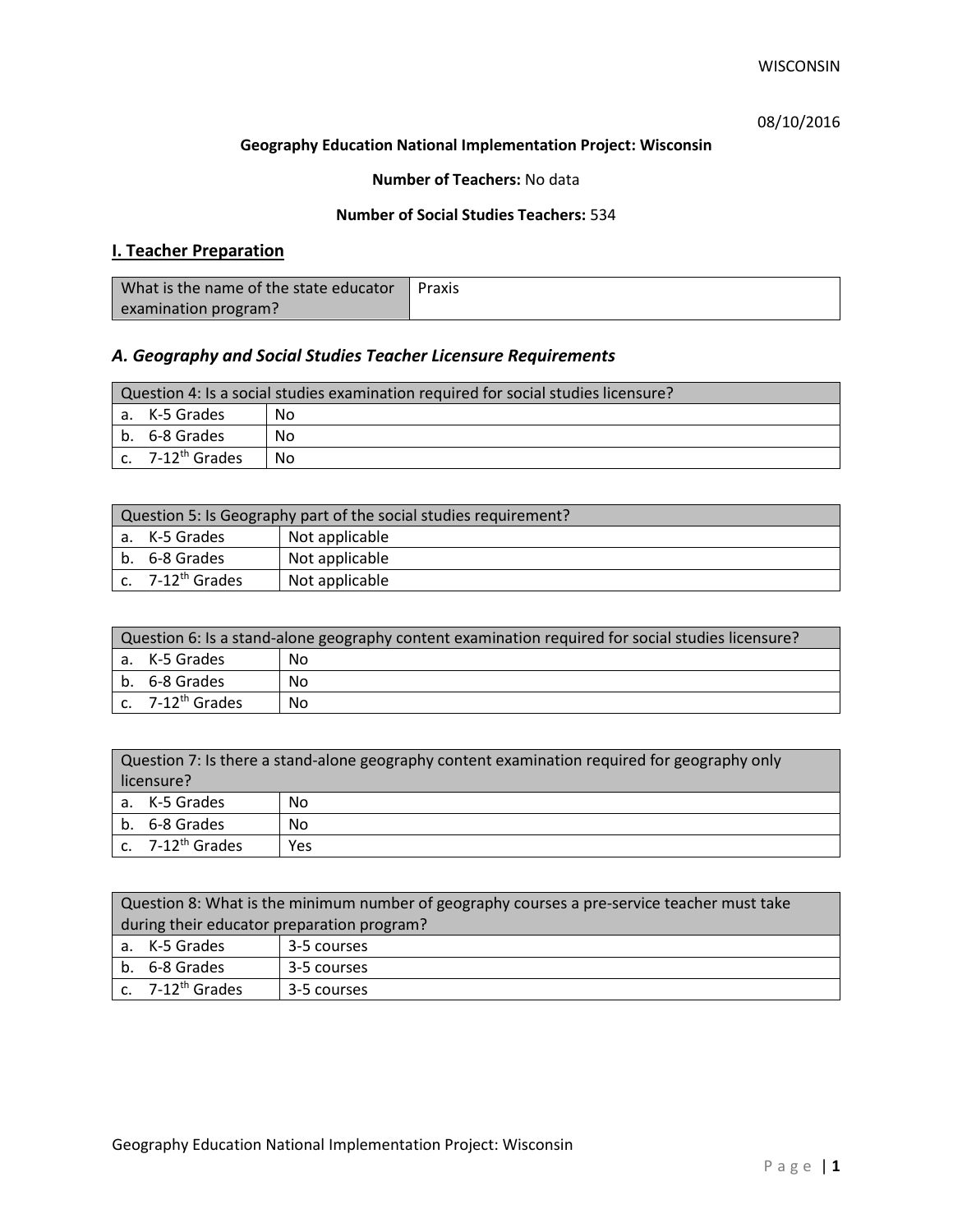| Question 9: Additional information about how | Local control laws extend to teacher licensure.    |
|----------------------------------------------|----------------------------------------------------|
| teachers become certified in your state?     | Although all teacher education programs are        |
|                                              | overseen by the Department of Public               |
|                                              | Instruction, the final decision is in the hands of |
|                                              | the institute.                                     |

## *B. Professional Development*

| Question 10: Can in service teachers receive<br>certification credit for professional<br>development courses or programs in<br>geography? | No  |
|-------------------------------------------------------------------------------------------------------------------------------------------|-----|
| Question 11: Does the state education agency<br>(SEA) provide professional development in<br>geography?                                   | Yes |

# **II. Curriculum**

| Question 15: What is the name of the state   | Wisconsin Model Academic Standards for Social       |
|----------------------------------------------|-----------------------------------------------------|
| standards?                                   | <b>Studies</b>                                      |
| Question 16: How are the state standards     | Unknown                                             |
| presented by grade level?                    |                                                     |
| Question 17: When were the standards last    | $7-10$ years                                        |
| revised?                                     |                                                     |
| Question 18: Are there plans for revision to | No timeline                                         |
| the state standards?                         |                                                     |
| Question 19: Is geography included in the    | <b>Yes</b>                                          |
| state standards?                             |                                                     |
| Question 20: How are the geography           | Geography standards are organized by strand         |
| standards organized?                         |                                                     |
| Question 21: What framework and/or           | Geography for Life (1994), Five Themes in Geography |
| documents were used?                         |                                                     |

### **Question 22: What general topics are included?**

Spatial Thinking and/or Mental Maps, Mapping (map projections, use of maps), Human-environment interaction, Places and/or regions, Physical geography (including physical processes, weather & climate, natural resources), Culture, Population and Settlements, Movement of people, goods and/or ideas

| Question 23: What is the total number of credit | 13 credit hours |
|-------------------------------------------------|-----------------|
| hours required for high school graduation?      |                 |
| Question 24: What is the total number of social | 3 credit hours  |
| studies credit hours required for high school   |                 |
| graduation?                                     |                 |